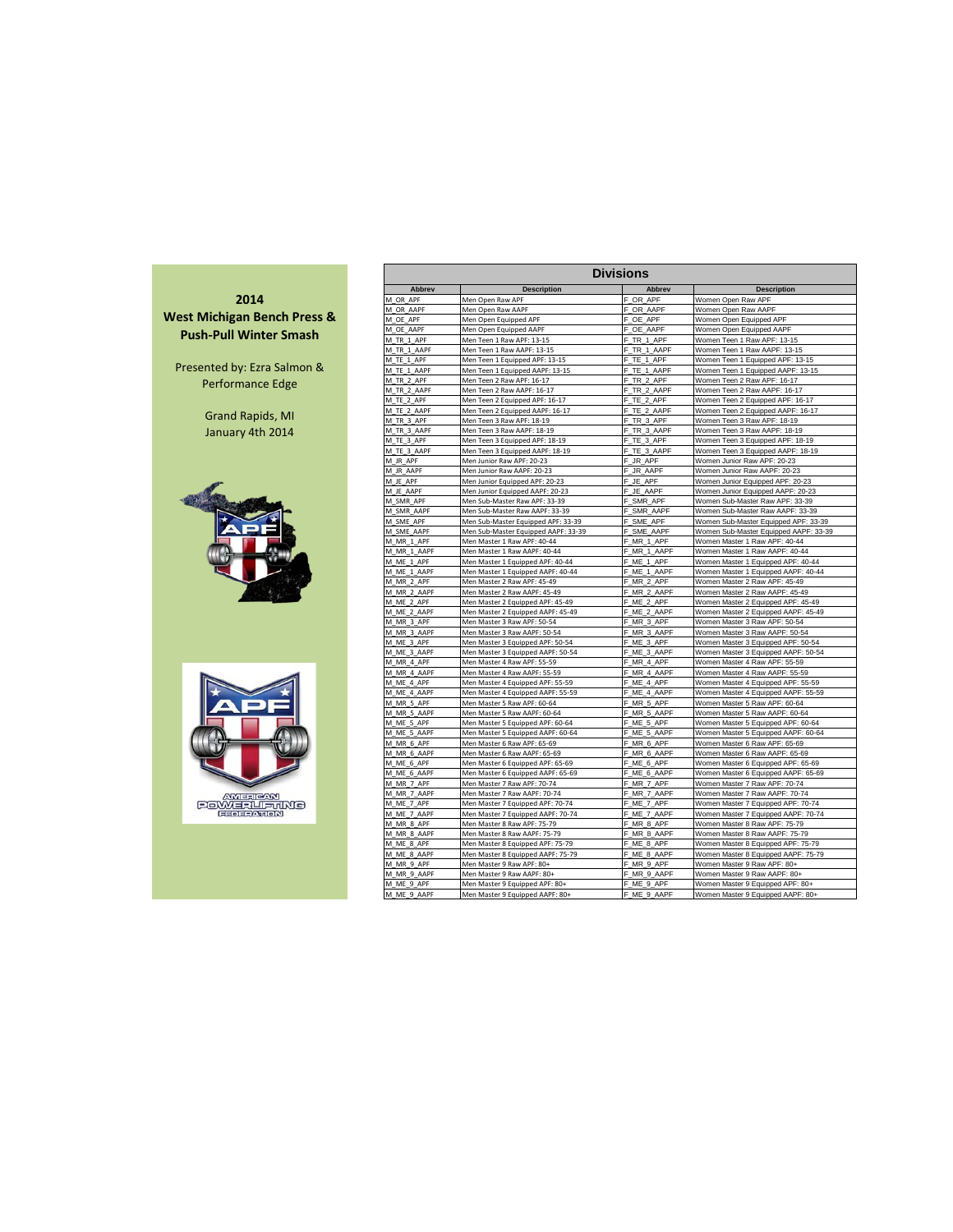04-Jan-14 2014 West Michigan Bench Press & Push-Pull Winter Smash - Bench Only - Lb Results

| <b>Name</b>          | Age  | Div      | (Lb)  | (Lb) | <b>BWt</b> WtCls Glossbren<br>ner | Bench 1 | Bench <sub>2</sub> | Bench <sub>3</sub> | <b>Best Bench</b> | Coeff<br><b>Score</b> | Age & Coeff | <b>PI-Div-WtCl</b>         | <b>Team</b> |
|----------------------|------|----------|-------|------|-----------------------------------|---------|--------------------|--------------------|-------------------|-----------------------|-------------|----------------------------|-------------|
| Gottschalk, Sid      | 26 M | OR AAPF  | 242.6 | 275  | 0.5625                            | 365     | 415                | 440                | 440               | 247.5                 |             | 1-M OR AAPF-275 Black Iron |             |
| Hensley, Jonah       | 18 M | TR 3 APF | 241.4 | 242  | 0.5632                            | $-400$  | 400                | $-425$             | 400               | 225.28                |             | 1-M TR 3 APF-242 -         |             |
| Thompson, David (bp) | 16 M | TR 2 APF | 232.2 | 242  | 0.5701                            | 245     | 265                | $-275$             | 265               | 151.0765              |             | 1-M TR 2 APF-242 Team F3   |             |

| 04-Jan-14 2014 West Michigan Bench Press & Push-Pull Winter Smash - Bench Only - Kg Results |  |                  |  |  |  |  |  |
|---------------------------------------------------------------------------------------------|--|------------------|--|--|--|--|--|
|                                                                                             |  | $B14U + 14U + 1$ |  |  |  |  |  |

| <b>Name</b>          | Age | Div           | (Lb)  | (Lb) | <b>BWt</b> WtCls Glossbren<br>ner | Bench <sub>1</sub> | Bench <sub>2</sub> | Bench 3   | <b>Best Bench</b> | Coeff<br><b>Score</b> | Age & Coeff | <b>PI-Div-WtCl</b>         | Team |
|----------------------|-----|---------------|-------|------|-----------------------------------|--------------------|--------------------|-----------|-------------------|-----------------------|-------------|----------------------------|------|
| Gottschalk, Sid      |     | 26 M OR AAPF  | 242.6 | 275  | 0.5625                            | 165.56             | 188.24             | 199.58    | 199.58            | 247.50                |             | 1-M OR AAPF-275 Black Iron |      |
| Hensley, Jonah       |     | 18 M TR 3 APF | 241.4 | 242  | 0.5632                            | $-181.44$          | 181.44             | $-192.78$ | 181.44            | 225.28                |             | 1-M TR 3 APF-242 -         |      |
| Thompson, David (bp) |     | 16 M_TR_2_APF | 232.2 | 242  | 0.5701                            | 111.13             | 120.20             | $-124.74$ | 120.20            | 151.08                |             | 1-M TR 2 APF-242 Team F3   |      |